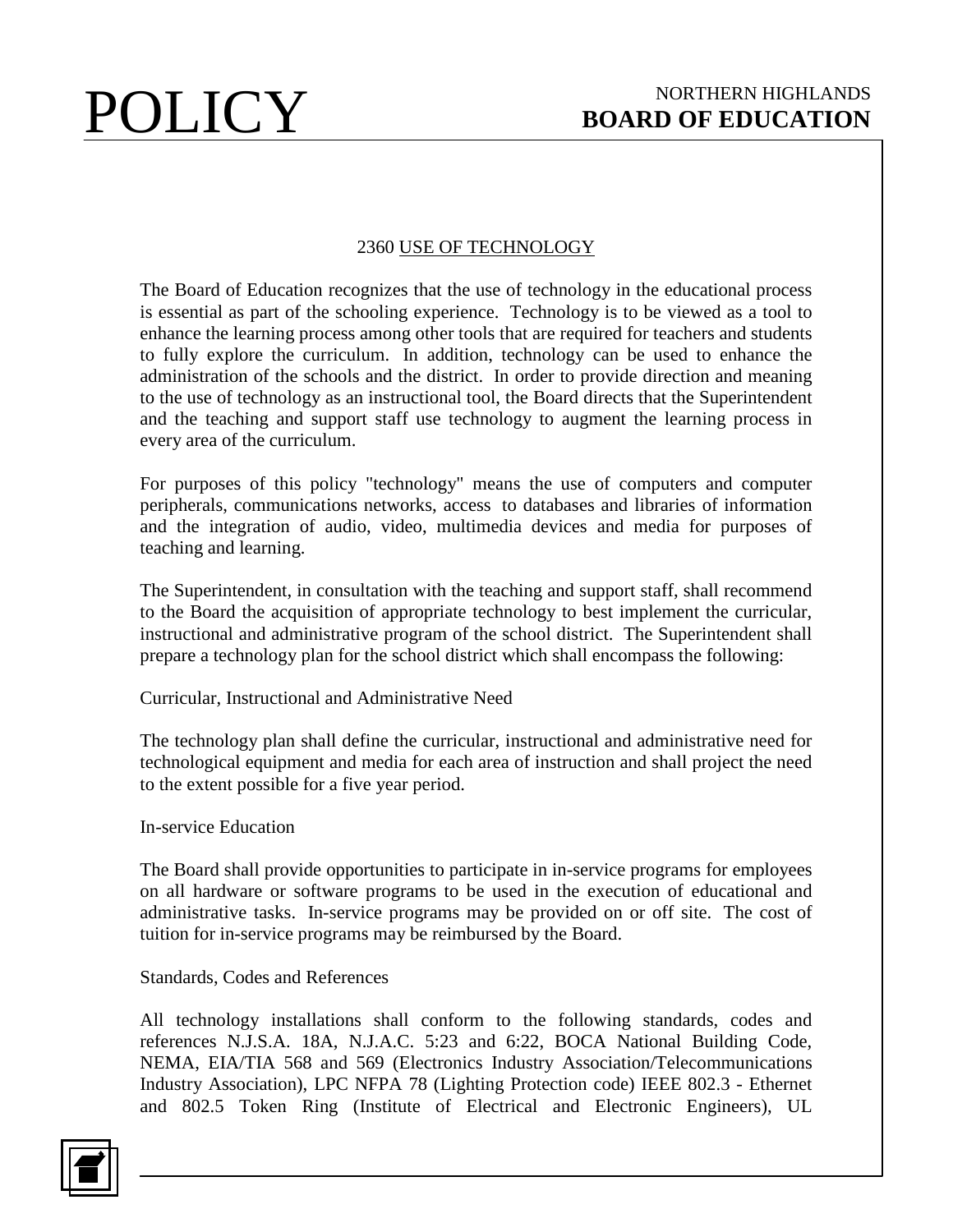(Underwriter's Laboratories), ANSI (American National Standards Institute) and ADA (Americans with Disabilities Act).

# Facilities Planning

In all facilities projects involving new constructions, additions and renovations, the Superintendent or designee shall ensure that the plans include provisions for current and future technology needs in terms of the structural, electric/electronic, mechanical, acoustical and visual systems of the building(s). All educational specifications shall include under the description of instructional activities and implications for technology and under special features, those features required for the use of instructional technology.

# **Computers**

The school district will provide support or maintenance agreements for specified brands of computers. All other computers purchased or donated will be subject to repair only when non-allocated funding are available and therefore may remain unrepaired until funding is available.

# Computer Software Acquisition and Upgrading

The school district will only support the specified software and updates and training. Staff members shall not purchase software that has not been included on a list of specified software or has been approved by the Executive Director of Technology.

The Board will purchase upgrades to software on a periodic basis. An evaluation of upgrades shall be made by appropriate personnel and no upgrade shall be purchased without the express approval of the Principal or his designee.

#### Site Licenses

In the case, where more than one copy of a software program is required, the Executive Director of Technology shall attempt to acquire or negotiate a site license with the software developers. In the event a site license is not possible, vendors shall be sought who will provide multiple copies at a discounted cost.

#### Software Copyright

All employees shall strictly adhere to the copyright laws of the United States. No software shall be copied and/or distributed except in accordance with these laws. All software placed on media workstations or any network which there is public access shall

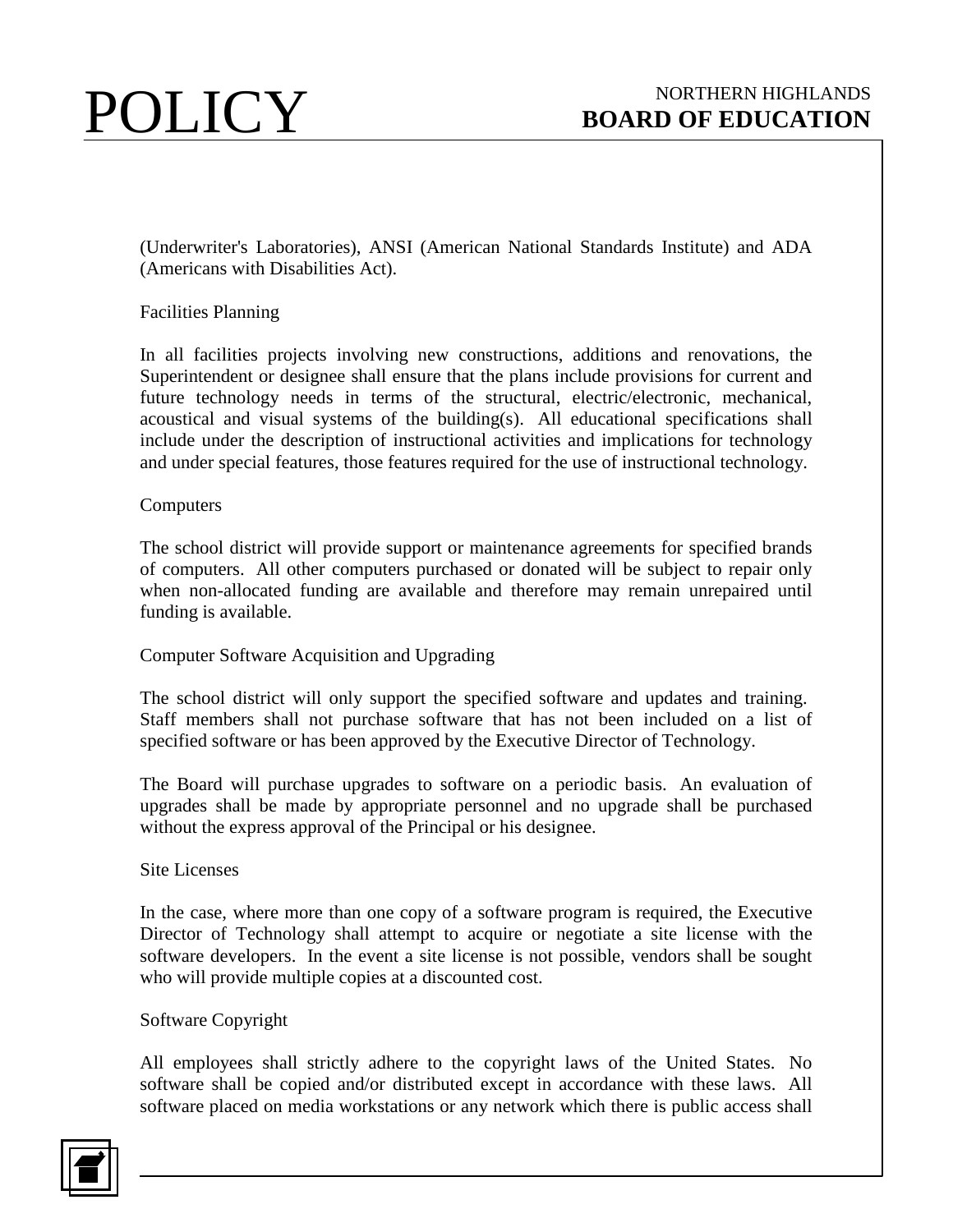be copy protected by the Executive Director of Technology who shall assure that individuals who have access to such programs shall not copy them without authorization.

# External Communications

The Board encourages the use of external communications so that the schools may utilize the vast resources of external databases and communicate with other schools, external agencies and business throughout the world. Gateways to such communications will be supported by the school district. The use of particular gateways shall be approved by the Executive Director of Technology. The Executive Director of Technology shall be responsible for the installation of software in district owned computers and/or computer systems that prevent access to gateways and Internet sites that have material considered by the Executive Director of Technology to be inappropriate for use by pupils.

#### Equipment Acquisition

The school district shall acquire technology equipment through direct purchase or lease purchase.

All technology equipment shall be considered to have a useful life of five years. The Superintendent or designee shall develop a plan for the continual replacement and upgrading of equipment.

# Computer Laboratories and Distributed Computing

In order to provide teacher, staff and pupil access to computers the Board directs that provisions be made as follows:

#### Computer Laboratories

The Board may provide computer laboratories where clusters of computers and computer peripherals are available. When computer laboratories are provided, they shall be accessible to all teachers and pupils who have a defined educational need for computing facilities.

#### Audio/Video

All audio and/or video materials shall be used in accordance with the copyright laws of the United States. Teachers, pupils or staff who create audio or video materials containing the voices or images of the individuals involved shall obtain proper releases

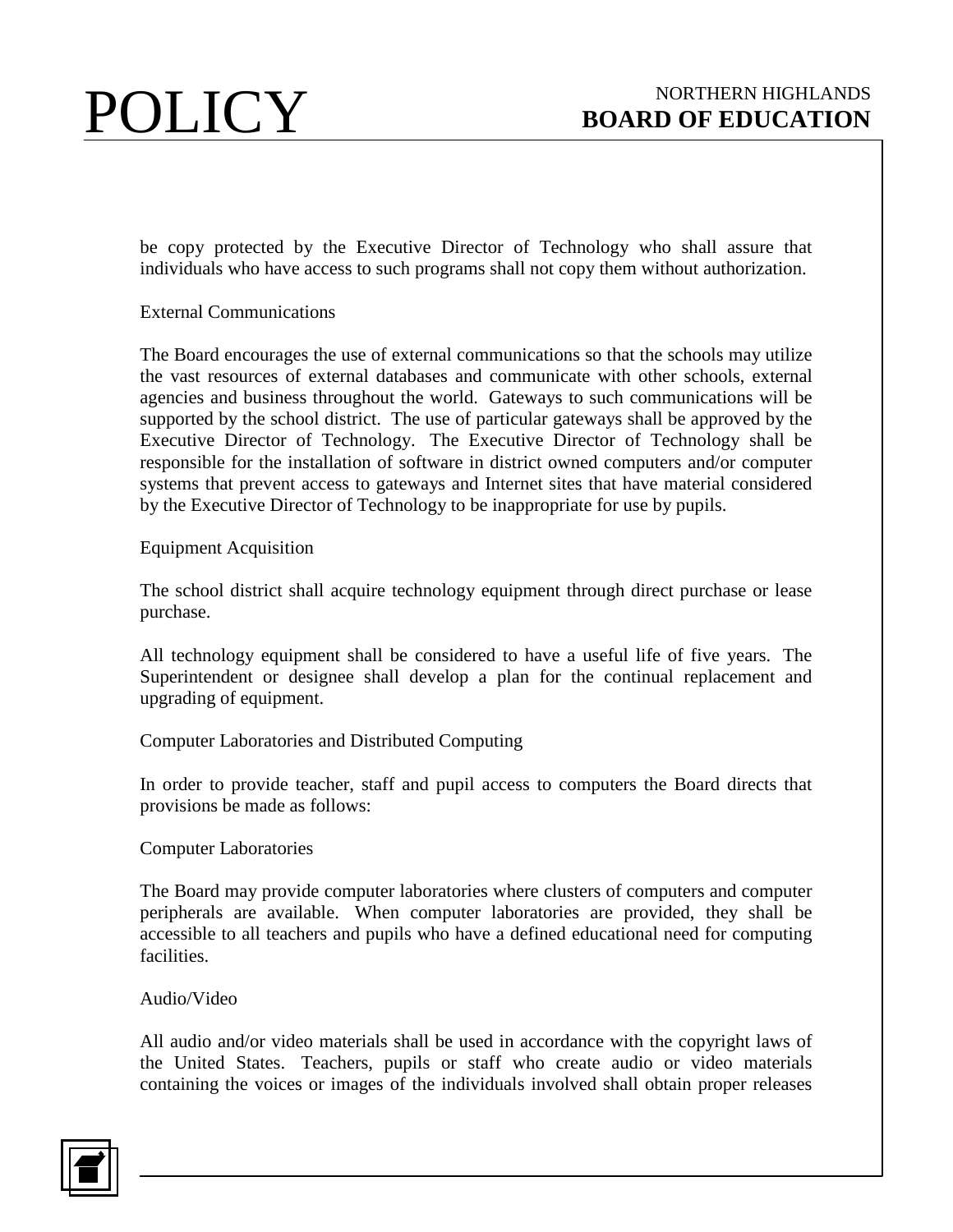from those individuals, their parents or legal guardians prior to using those materials for other than classroom or instructional use within the school.

# Interactive Television

Teachers or pupils may participate in interactive television courses provided in conjunction with other education institutions subject to the approval of the Superintendent. Full credit may be obtained by pupils by participating in such courses. If the teacher involved is not the teacher of the course but rather a proctor, such assignment shall be counted as a duty rather than an instructional assignment.

# Technology Coordination

The Superintendent shall appoint a district wide Executive Director of Technology to assure the technology needs of the district are met in the most efficient manner possible at the lowest costs available to meet specified needs. The position of Executive Director of Technology shall be: full time

The Superintendent shall prepare a job description for the Executive Director of Technology.

# Broadcast Rights and Copyrights

The Board specifically retains the Broadcast rights and copyrights to all materials created by employees of the Board as part of their responsibilities to the Board. Any financial remuneration for the use of such materials shall be retained by the Board and specifically dedicated to enhance technology used as part of the educational program.

# Computer Security

The Superintendent shall develop security procedures to include, but not be limited to, the following areas:

1. Physical Security of Equipment

All computer equipment shall be maintained in a secure manner appropriate to its location.

2. Data Security

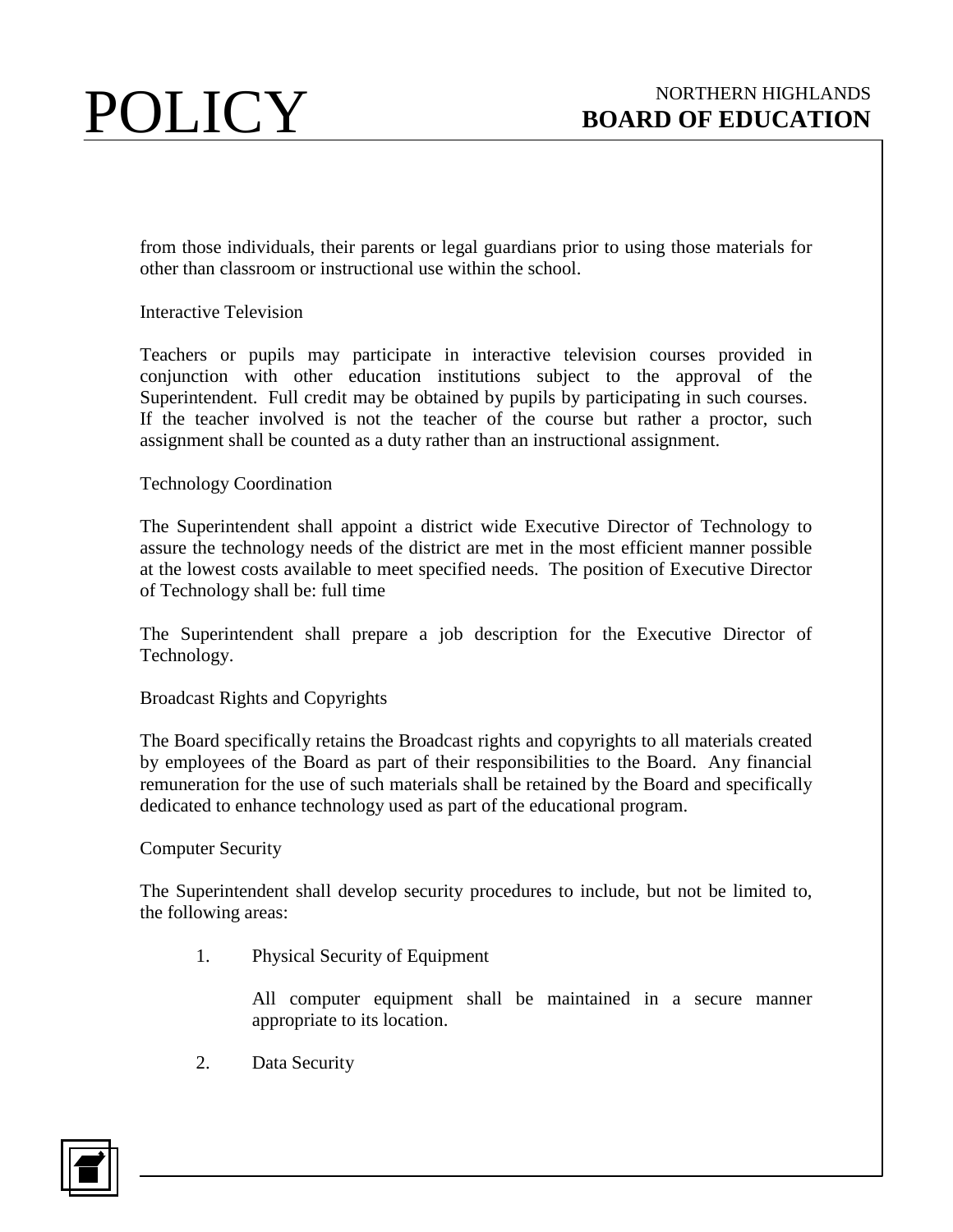- a. Back-up procedures for system files, libraries, and data shall be practiced in a timely fashion.
- b. Disaster recovery plans shall be kept up-to-date at all times.
- c. Password protection shall be in place and updated periodically.
- d. Resource security shall be in place to prevent unauthorized access to system files, libraries, and data.
- 3. Employee Training

All new employees having, as part of their job responsibilities, access to computers and information systems will be trained in the proper security procedures outlined above.

All employees having, as part of their job responsibilities, access to computers and information systems will be kept up-to-date on current security procedures for equipment and data.

4. Transaction Audit Trail

Appropriate procedures will be maintained in order to monitor system activity and users, as necessary.

5. Security Officer

The Superintendent shall designate a technology department staff member to monitor system security procedures.

Use of Electronic Devices in School

Electronic and communications devices shall be permitted only as defined in the Student/Parent Handbook.

Use of Facsimile (FAX) Machines

Fax machines provide a useful means of communicating and shall be subject to the same rules that apply to the use of telephones. All incoming faxes shall be considered confidential mail. No disclosure of the contents of any fax shall be made except to the